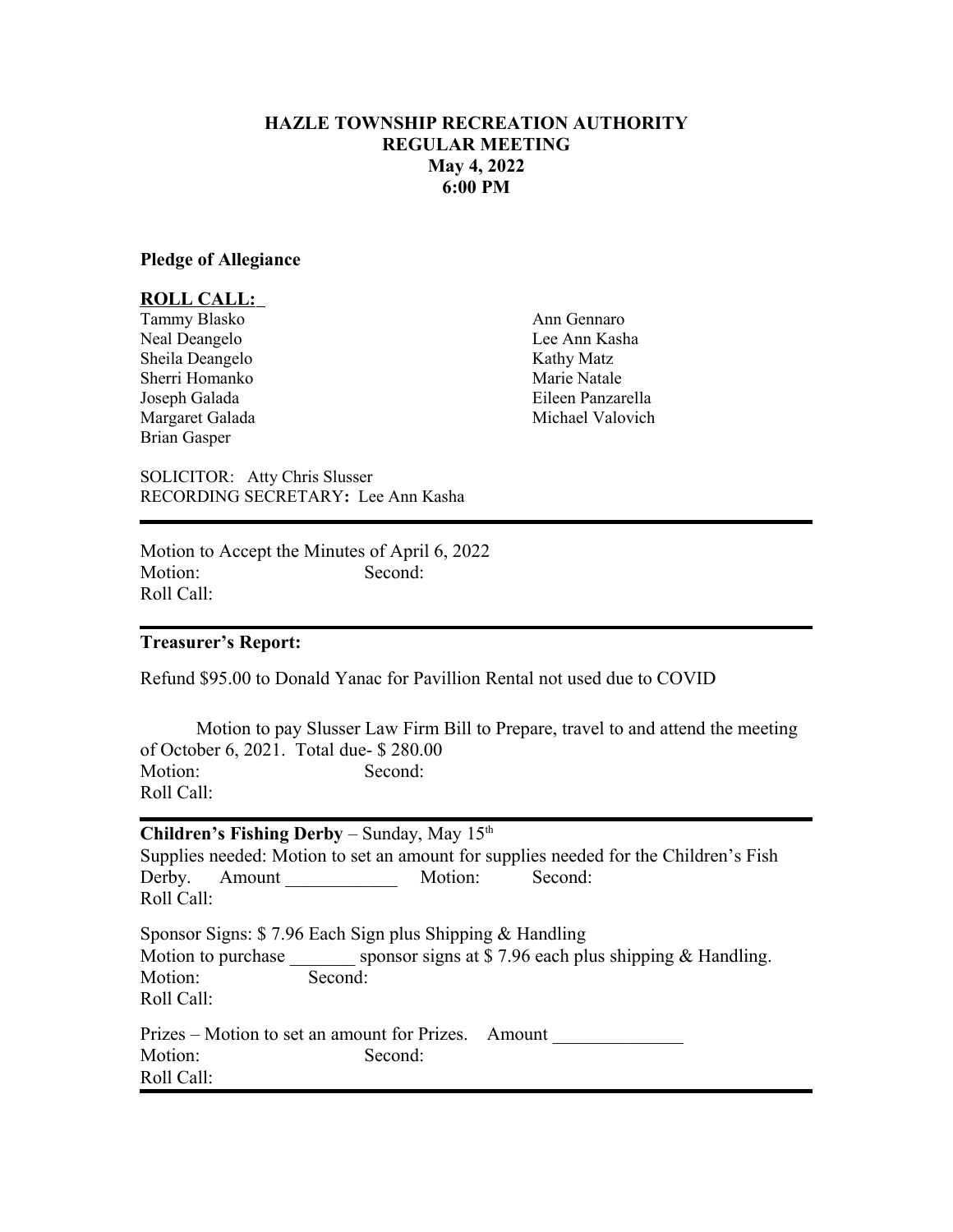# **New Business:**

Locks need to be changed on the garages at the Park. Franks Lock & Door will change the locks to the same key and print do not duplicate on each key, to include 6 Keys for \$ 246.00. Motion: Second: Roll Call:

Per Atty. Slusser the Recreation Authority must purchase their own insurance and obtain their own EIN# - to apply for an EIN# someone on the board must be the contact and provide their social security #

Henkel/Dial Employees did an excellent job cleaning up the park.

# **Old Business:**

Picnic Tables – Lowes has 6' foot Yellow Pine Wooden Picnic Tables for \$ 149.00. The Eagle Scouts did pricing and stated you can't purchase the materials to make the tables for that amount. They will fix the benches instead.

Motion to purchase 10 picnic tables from Lowe's at a cost of \$ 149.00 each, Plus delivery. Cost will not be more than \$ 1,800.00. Motion: Second: Roll Call:

Games of Chance License: **Status/Per Tammy all members must provide for Social Security # to apply for this license.**

Summer Events

Park Map

**Park Maintenance Crew** – Schedule is attached for Rentals/Events so far Who is the contact for issues with rentals/events ie: Plumbing/Electrical issues Park Supervisor to Supervise Summer help under the age of 18 Who will be maintaining bathrooms, garbage, turning on electricity, opening  $\&$  closing the park etc. Have the S hooks been changed on the swings?

### **Upcoming Events scheduled for 2022**

Craft Fair – Saturday, May 7<sup>th</sup> Children's Fishing Derby – Sunday, May  $15<sup>th</sup>$ Summer Concerts/Shannon Marsayada – Sundays – June  $5<sup>th</sup>$ , July  $3<sup>rd</sup>$  & August  $7<sup>th</sup>$ Children's Festival – Sunday, August  $28<sup>th</sup>$ Unico Italian Festival – September 9<sup>th</sup>,  $10^{\text{th}}$  &  $11^{\text{th}}$  – Fall Festival & Trail of Treats – October 22nd & 23rd

Next Regular Meeting is Wednesday, June 1st at 6:00 PM.

Motion to Adjourn the meeting. Time Motion: Second: Roll Call: